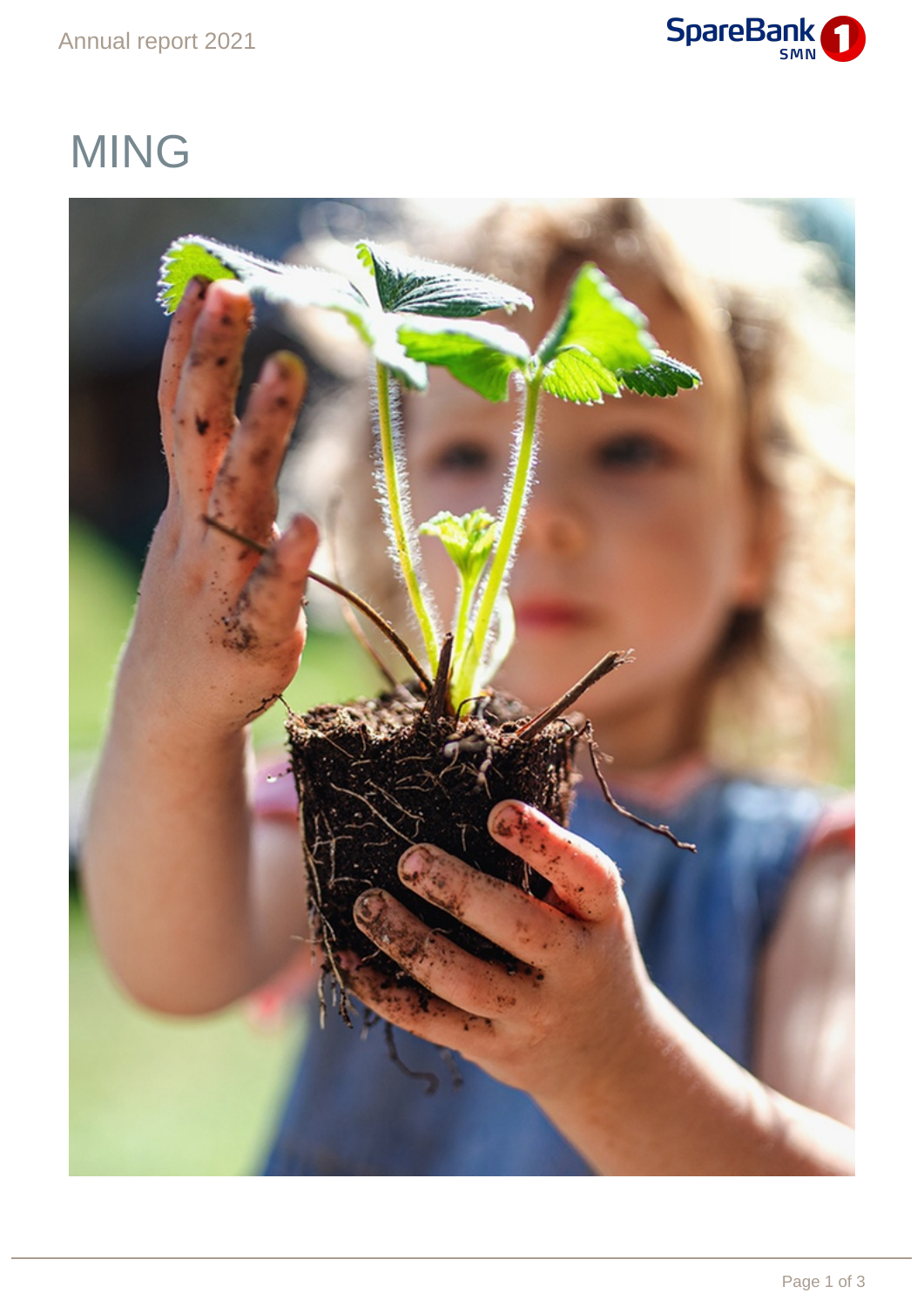

## Equity capital certificate

At end-2021 the market price of SpareBank 1 SMN's EC (MING) was NOK 149,0. With a cash dividend of NOK 7.5 for 2021, the direct return on the EC is 60.3 per cent.

At the end of 2021 SpareBank 1 SMN's equity certificate (EC) capital totalled NOK 2,597m distributed on 129,387.801 ECs with a nominal value of NOK 20 each. At the turn of the year the group had a treasury holding of ECs totalling NOK 14m distributed on 448,642 ECs.

| <b>Equity Certificates (EC)</b> | 2021   | 2020   | 2019   | 2018   | 2017   | 2016   | 2015   | 2014   | 2013   | 2012   |
|---------------------------------|--------|--------|--------|--------|--------|--------|--------|--------|--------|--------|
| Quoted price                    | 149.00 | 97.60  | 100.20 | 84.20  | 82.25  | 64.75  | 50.50  | 58.50  | 55.00  | 34.80  |
| No. of ECs issued, million      | 129.39 | 129.39 | 129.30 | 129.62 | 129.38 | 129.83 | 129.83 | 129.83 | 129.83 | 129.83 |
| Market value (NOKm)             | 19,279 | 12,629 | 12,956 | 10,914 | 10,679 | 8,407  | 6,556  | 7.595  | 7.141  | 4,518  |
| Dividend per EC                 | 7.50   | 4.40   | 5.00   | 5.10   | 4.40   | 3.00   | 2.25   | 2.25   | 1.75   | 1.50   |
| Book value per EC               | 103.48 | 94.71  | 90.75  | 83.87  | 78.81  | 73.26  | 67.65  | 62.04  | 55.69  | 50.09  |
| Profit per EC                   | 13.31  | 8.87   | 12.14  | 9.97   | 8.71   | 7.91   | 7.02   | 8.82   | 6.92   | 5.21   |
| Price-Earnings Ratio            | 11.19  | 11.01  | 8.26   | 8.44   | 9.44   | 8.19   | 7.19   | 6.63   | 7.95   | 6.68   |
| Price-Book Value Ratio          | 1.44   | 1.03   | 1.10   | 1.00   | 1.04   | 0.88   | 0.75   | 0.94   | 0.99   | 0.69   |
| Payout ratio                    | 56.3   | 50%    | 54 %   | 51 %   | 50 %   | 38 %   | 25 %   | 25 %   | 25 %   | 29 %   |
| EC fraction                     | 64.0 % | 64.0%  | 64.0%  | 64.0 % | 64 %   | 64.0%  | 64.0 % | 64.6%  | 64.6%  | 64.6%  |
|                                 |        |        |        |        |        |        |        |        |        |        |

#### **Stock price compared with OSEBX and OSEEX**

#### 1 Jan 2020 to 31 Dec 2021



OSEBX = Oslo Stock Exchange Benchmark Index (rebased) OSEEX = Oslo Stock Exchange ECC Index (rebased)